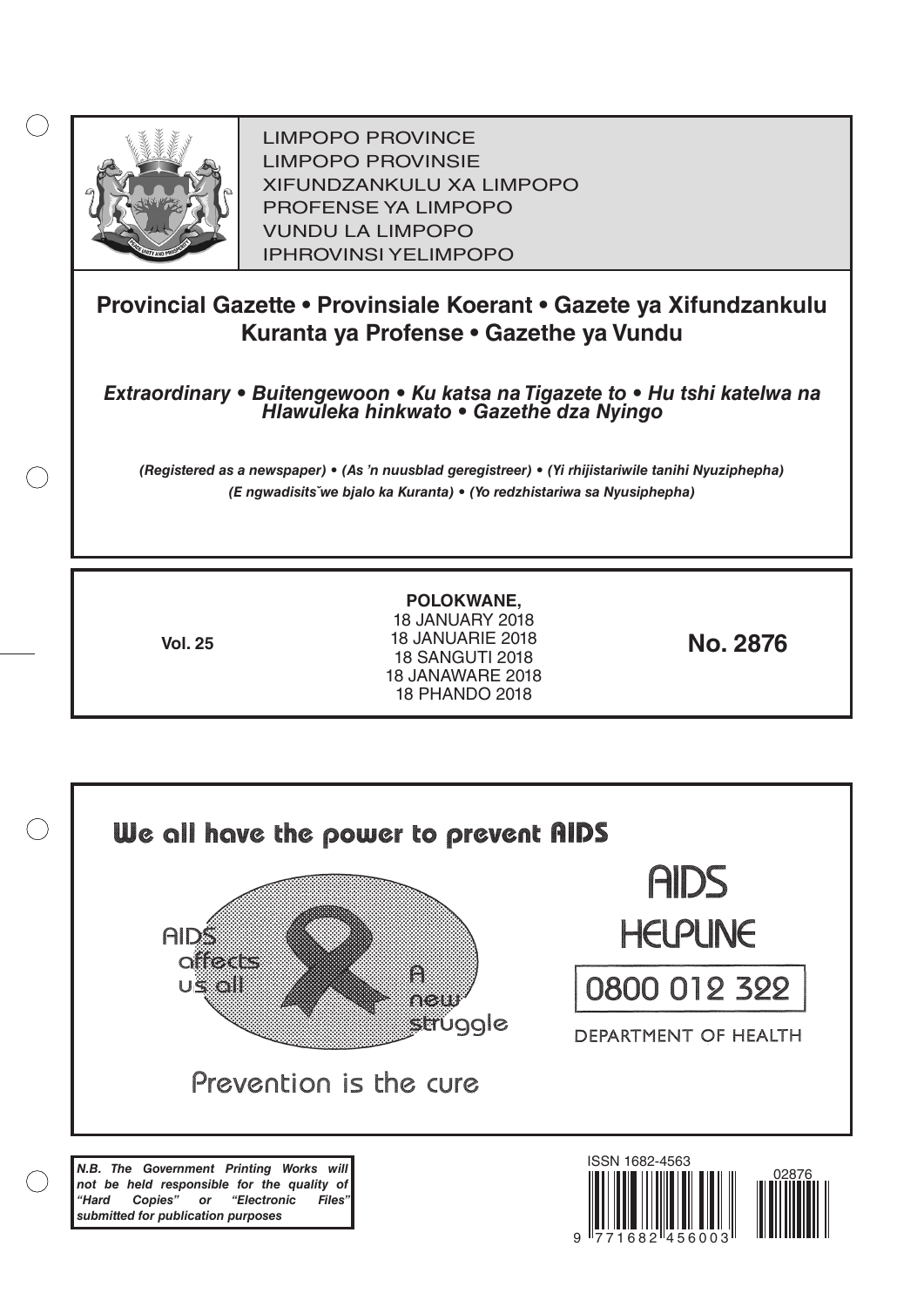# **IMPORTANT NOTICE:**

**The GovernmenT PrinTinG Works Will noT be held resPonsible for any errors ThaT miGhT occur due To The submission of incomPleTe / incorrecT / illeGible coPy.**

**no fuTure queries Will be handled in connecTion WiTh The above.**

# **CONTENTS**

|                                                       | Gazette<br>No. | Page<br>No. |
|-------------------------------------------------------|----------------|-------------|
| <b>PROVINCIAL NOTICES • PROVINSIALE KENNISGEWINGS</b> |                |             |
|                                                       | 2876<br>2876   |             |

This gazette is also available free online at **www.gpwonline.co.za**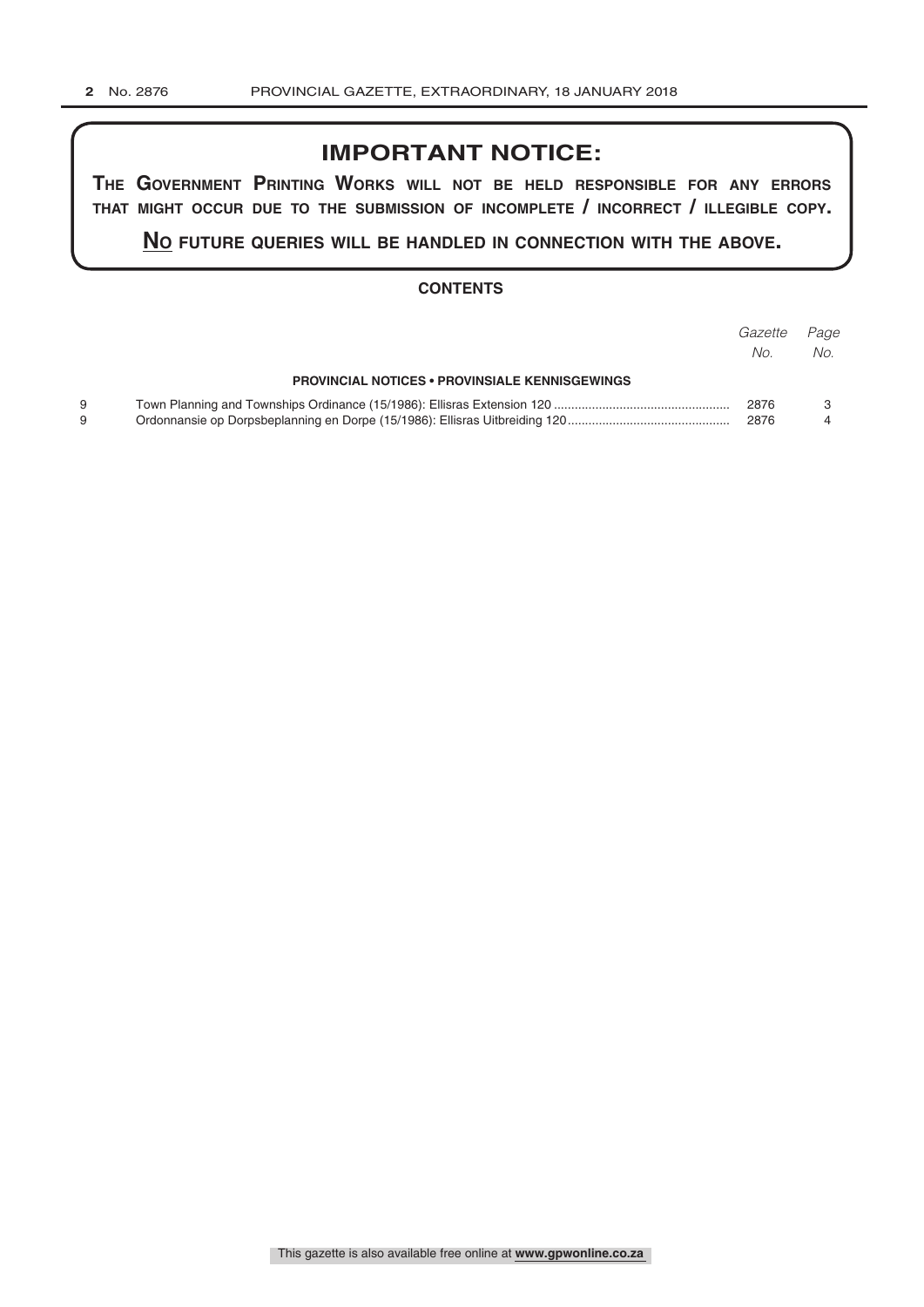# Provincial Notices • Provinsiale Kennisgewings

# **PROVINCIAL NOTICE 9 OF 2018**

# **LEPHALALE LOCAL MUNICIPALITY**

## **LEPHALALE AMENDMENT SCHEME 459**

It is hereby notified in terms of the provisions of section 125(1) of the Town Planning and Townships Ordinance, 1986 (Ordinance 15 of 1986), that the Lephalale Local Municipality has approved an amendment scheme with regard to the land in the township of Ellisras Extension 120, being an amendment of the Lephalale Town-planning Scheme, 2005.

Map 3 and the scheme clauses of this amendment scheme are filed with the Municipal Manager, Lephalale Municipality, Lephalale Civic Centre, C/o Joe Slovo and Douwater Street, Onverwacht and Head of Department: Limpopo Department of Cooperative Governance, Human Settlements and Traditional Affairs and are open for inspection during normal office hours.

This amendment is known as the Lephalale Amendment Scheme 459 and shall come into operation on the date of publication of this notice

> **EM TUKAKGOMO MUNICIPAL MANAGER**

**Civic Centre, Private Bag X136 Lephalale, 0555**

Date: 12 January 2018 **Notice No. 07/2017/18** Ref.: 15/5/131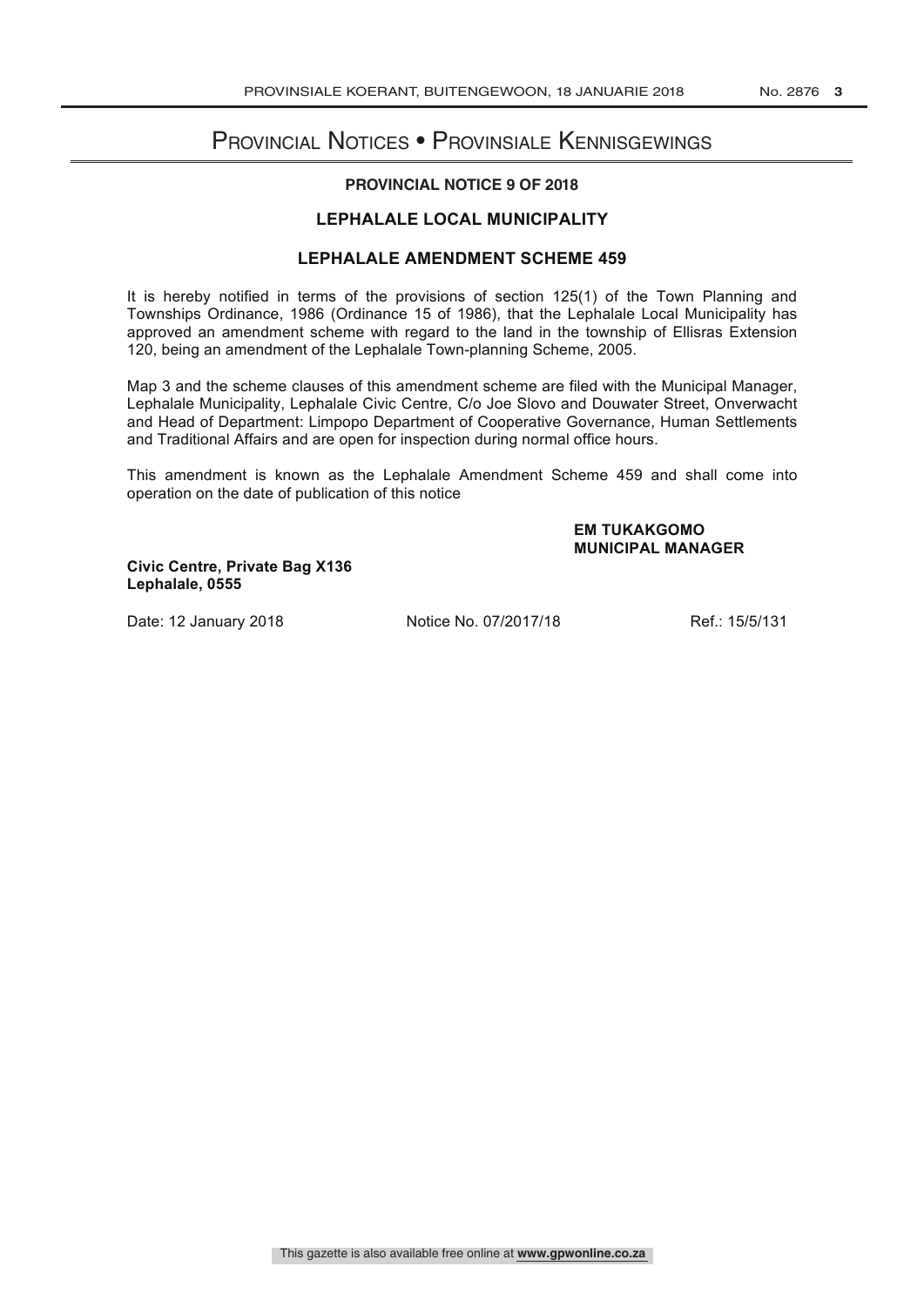#### **PROVINSIALE KENNISGEWING 9 VAN 2018**

#### **LEPHALALE PLAASLIKE MUNISIPALITEIT**

#### **LEPHALALE WYSIGINGSKEMA 459**

Hierby word ingevolge die bepalings van artikel 125(1) van die Ordonnansie op Dorpsbeplanning en Dorpe, 1986 (Ordonnansie 15 van 1986), bekend gemaak dat die Lephalale Plaaslike Munisipaliteit, 'n wysigingskema met betrekking tot die grond in die Ellisras Uitbreiding 120, synde 'n wysiging van die Lephalale in Dorpsbeplanningskema, 2005, goedgekeur het.

Kaart 3 en die skemaklousules van hierdie wysigingskema word deur die Munisipale Bestuurder, Lephalale Munisipaliteit, Lephalale Burgersentrum, hoek van Joe Slovo en Douwaterstraat, Onverwacht en die Hoof: Limpopo : Departement van Samewerkende Regering, Menslike Nedersettings en Tradisionele Sake, Plaaslike Regering en Behuising : in bewaring gehou en lê gedurende gewonde kantoorure ter insae.

Hierdie wysiging staan bekend as die Lephalale Wysigingskema 459 en tree op datum van publikasie van hierdie kennisgewing in werking.

> **EM Tukakgomo MUNISIPALE BESTUURDER**

#### **Burgersentrum, Privaatsak X136 Lephalale, 0555**

Date: 12 January 2018 Notice No. 07/2017/18 Ref.: 15/5/131 **LEPHALALE LOCAL MUNICIPALITY**

#### **DECLARATION OF ELLISRAS EXTENSION 120 AS APPROVED TOWNSHIP**

In terms of section 103(1) of the Town Planning and Townships Ordinance, 1986 (Ordinance 15 of 1986), the Lephalale Local Municipality hereby declares the township Ellisras Extension 120 to be an approved township, subject to the conditions set out in the Schedule hereto.

#### **SCHEDULE**

**STATEMENT OF CONDITIONS UNDER WHICH THE APPLICATION MADE BY G & T BOUPROJEKTE CC (HEREINAFTER REFERRED TO AS THE TOWNSHIP OWNER / APPLICANT) IN TERMS OF THE PROVISIONS OF CHAPTER III OF PART C OF THE TOWN-PLANING AND TOWNSHIPS ORDINANCE, 1986 (ORDINANCE 15 OF 1986), FOR PERMISSION TO ESTABLISH A TOWNSHIP ON PORTION 20 OF THE FARM ONVERWACHT NO 503-LQ PROVINCE LIMPOPO HAS BEEN GRANTED**

- 1. CONDITIONS OF ESTABLISHMENT (CONDITIONS WHICH WILL BE APPLICABLE TO THE APPROVED TOWNSHIP IN TERMS OF SECTION 103 OF ORDINANCE 15 OF 1986)
	- 1.1 NAME

The name of the township shall be Ellisras Extension 120 Township.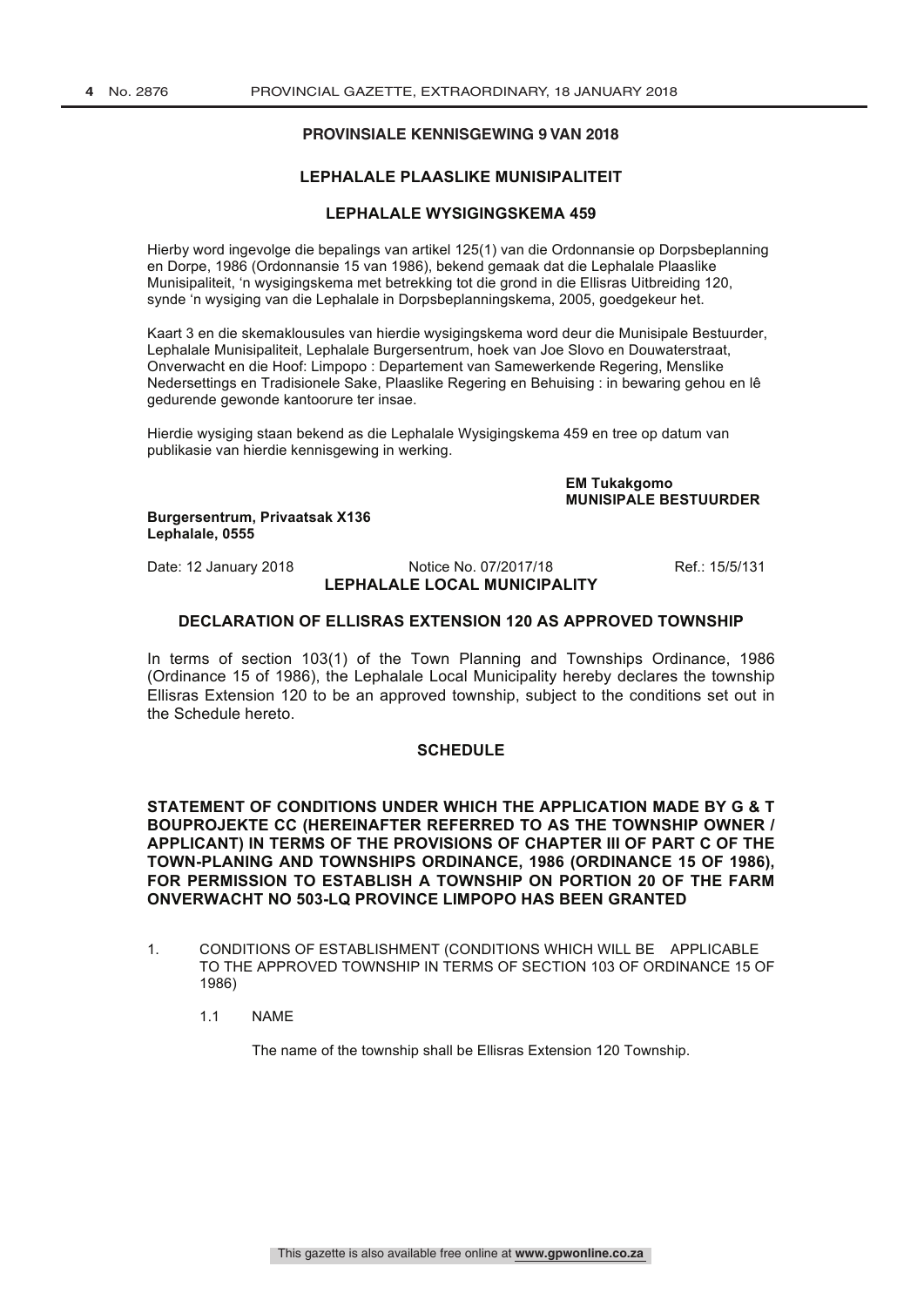# 1.2 DESIGN

The township shall consist of erven and streets as indicated on General Plan SG No. 1913/2008.

#### 1.3 DISPOSAL OF EXISTING CONDITIONS OF TITLE

All erven shall be made subject to existing conditions and servitudes, if any, including the reservation of the rights to minerals, but excluding:

- 1.3.1 The following conditions which shall be passed on to the erven in the township:
- A. ONDERHEWIG aan die volgende voorwaardes:
- (a) Dat alle regte op minerale op of onder die hierby getransporteerde grond vir die Staat voorbehou is.
- (b) Dat, ten einde die status van die hierby getransporteerde grond as Staatsgrond vir die toepassing van die mineraalwette te behou, dit gevoeg is by die Tweede Bylae van die "Wet op die Ontginning van voorbehouden Mineralen, 1926". Ingeval van proklamasie van die grond by myndoeleindes of van toekenning van 'n mynverhuring kragtens die Goudwet, is die oppervlakte eienaar dus nie geregtig op eienaarsvoorbehoude of op die helfte van kleimlisensiegeld of mynhuurgeld nie.
- (c) Dat, ten einde die Staat in die geleentheid te stel om sy regte op minerale uit te oefen, sy amptenare, geregtig sal wees om op die genoemde grond te gaan om te prospekteer en mynwerksaamhede te verrig. Dieselfde geleentheid moet toegestaan word aan ander persone aan wie die reg verleen is kragtens die mineraalwette om te prospekteer en mynwerk te doen.
- (d) Dat die eienaar veplig om soveel van die oppervlakte van die hierby getransporteerde grond as wat na die mening van die Mynkommissaris rederlikerwyse nodig mag wees vir prospekteer of myndoeleindes, beskikbaar te stel onderworpe daaraan dat die eienaar 'n huurgeld ontvang wat by ontstentenis van ooreenkoms tussen die partye, deur arbitrasie bepaal sal word.
- (e) Dat die eienaar geregtig is op vergoeding vir alle skade veroorsaak deur prospekteer- en mynwerksaamhede; die vergoeding sal by ontstentenis van ooreenkoms tussen die partye deur arbitrasie bepaal word.
- (f) Dat die Staat te alle tye die reg het om op sodanige wyse en onder sodanige omstandighede as wat goedgedink word, damme en reservoirs op die hierby getransporteerde grond aan te lê en te maak, en om telegraaf-, telefoon, en kraglyne, paaie spoorweë, watervore, pyplyne kanale en riole in die belang van die publiek of van die eienaar,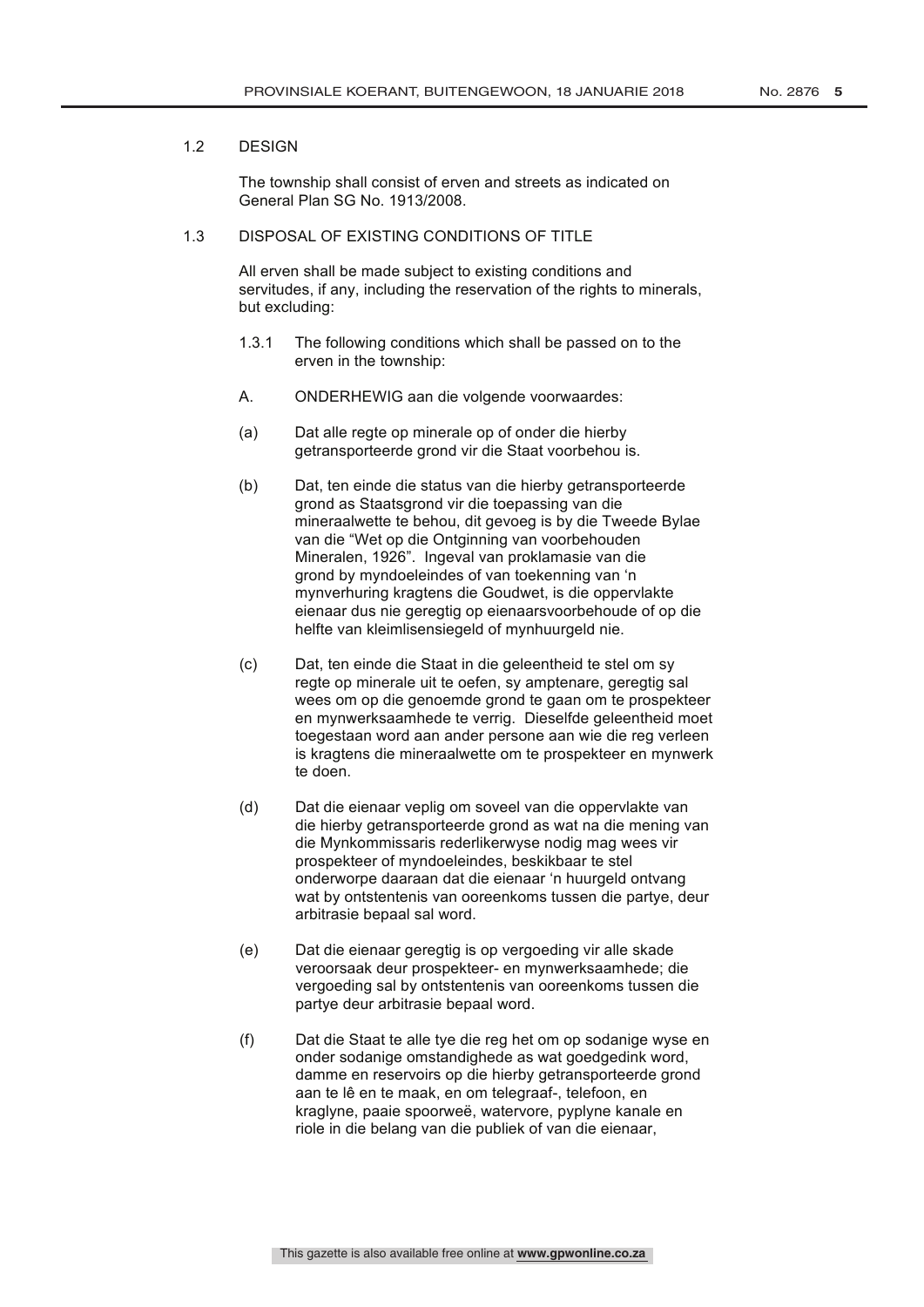huurder of okkupeerder van grond wat aan die eiendom grens of in die nabyheid daarvan geleë is op te rig, aan te lê en te maak, en om vir genoemde doeleindes material van die hierby getransporteerde eiendom te neem teen betaling aan die eienaar van sodanige vergoeding vir skade wat werklik gely is, soos tussen die kontrakterende partye onderling ooreengekom mag word of by gebreke van sodanige ooreenkoms soos by arbitrasie op die wyse soos in die Arbitration Ordinance 1904 (Transvaal), bepaal, beslis mag word, vir die doel waarvan hierdie akte geag word 'n verwysing na sodanige arbitrasie te bevat, met dien verstande dat die skeidsregters teenoor die verlies of skade wat aan die eienaar berokken is, die onmiddellike of toekomstige voordeel kan stel wat hy sal of mag trek ten gevolge van die uitvoering van enigeen van die genoemde werke.

#### 1.4 ACCESS

Except with the consent in writing of the Roads Agency Limpopo no ingress from Road D1675 to the township and egress to Road D1675 from the township shall be allowed.

(i) Ingress from Road D1675 to the township and egress to Road D1675 from the township shall be restricted to the access as shown on the layout plan with the said road.

## 1.5 ERECTION OF FENCE OR OTHER PHYSICAL BARRIER

The township owner shall at its own expense, erect a fence consisting of a wire fence on the road reserve boundary of the D1675 to the satisfaction of the Roads Agency Limpopo, as and when required by him to do so and the township owner shall maintain such fence in good order and repair.

#### 1.6 ACCEPTANCE AND DISPOSAL OF STORMWATER

The township owner shall arrange the stormwater drainage of the township in such a way as to fit in with that of Magol Drive and he shall receive and dispose of the stormwater running off or being diverted from the road.

# 1.7 REMOVAL OR REPLACEMENT OF MUNICIPAL SERVICES

Should it become necessary to move or replace any existing municipal services as a result of the establishment of the township, the cost thereof shall be borne by the township owner.

#### 1.8 REMOVAL AND/OR REPLACEMENT OF TELKOM SERVICES

Should it become necessary to remove and/or replace any existing TELKOM services as a result of the establishment of the township, the cost thereof shall be borne by the township owner.

1.9 OBLIGATIONS IN REGARD TO ESSENTIAL SERVICES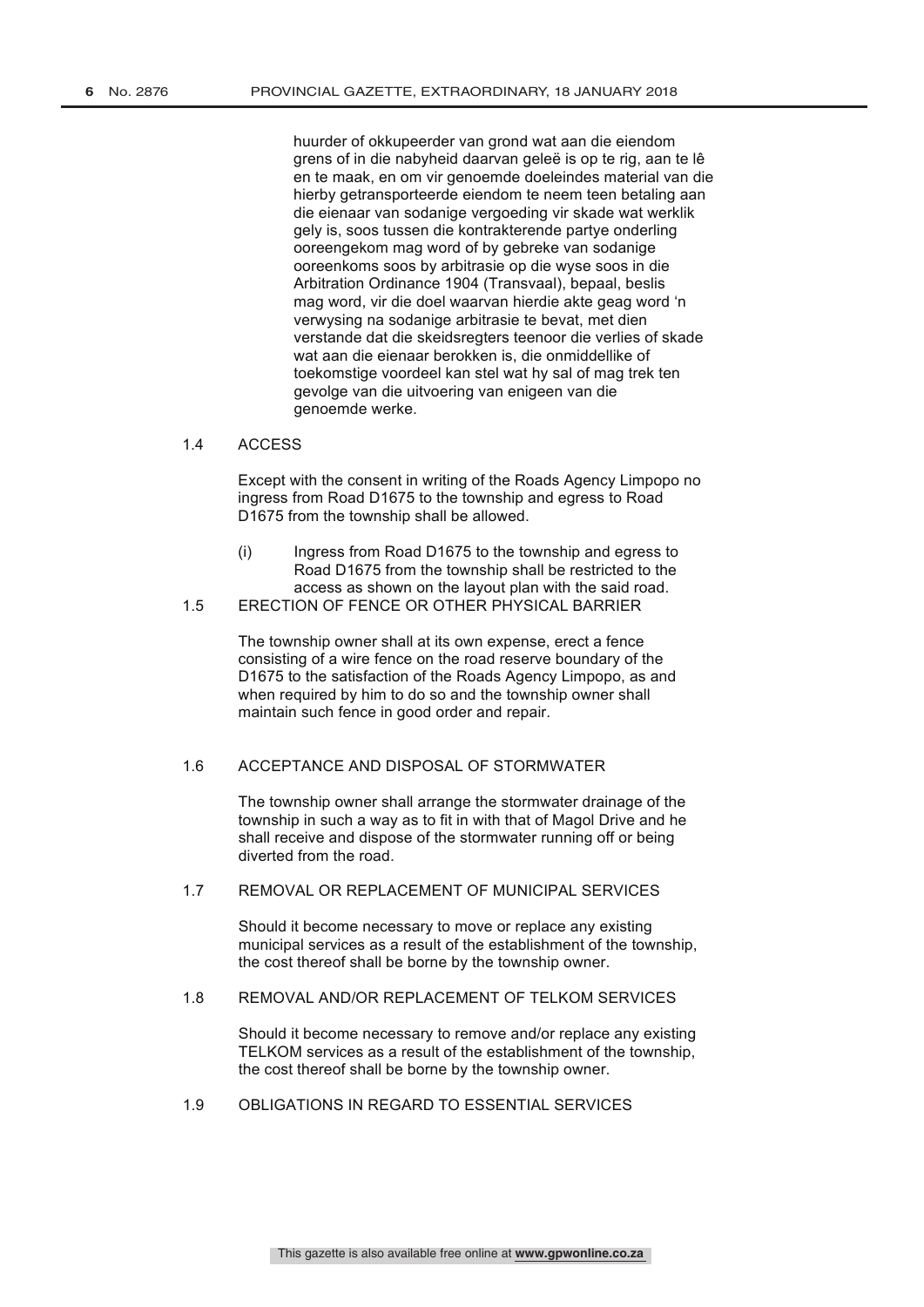The township owner shall within such period as the local authority may determine, fulfil its obligations in respect of the provision of water, electricity and sanitary services and the installation of systems therefore, as previously agreed upon between the township owner and the local authority.

# 1.10 DEMOLITION OF BUILDINGS AND STRUCTURES

When required by the Lephalale Local Municipality to do so, the township owner shall at his own expense cause to be demolished to the satisfaction of the Lephalale Local Municipality all existing buildings and structures situated within building line reserves and side spaces or over common boundaries, or dilapidated structures.

# 1.11 REMOVAL OF LITTER **REMOVAL**

The township owner shall at his own expense have all litter within the township area removed to the satisfaction of the Lephalale Local Municipality, when required to do so by the Lephalale Local Municipality.

### 1.12 THE DEVELOPER'S OBLIGATION

### (a) ASSOCIATION AND STATUTES

The developer must register a section 21 company Companies Act, 1973 (Act 61 of 1973). All the owners of 21 company. A copy of the registered Deed of Association (CM4) and the Company's statutes must be submitted to the Lephalale Local Municipality. (homeowners' association) in terms of the provisions of the erven in the township must become members of the section

> The Association and Statutes must clearly state that the main objective of the homeowners' association is the maintenance of the internal engineering services of the and storm-water sewers). The developer is deemed to be a member of the section 21 company, with all the rights and obligations of an ordinary member, until the last erf has been development (i.e. water, sewerage, electricity, and the road the road the road the road the road the road the road the road the road the road the road the road the road the road the road the road the road the road the road development (i.e. water, sewerage, electricity, and the road

# member of the section 21 company, with all the rights and **2. CONDITIONS OF TITLE**

ALL ERVEN SHALL BE SUBJECT TO THE CONDITIONS AS INDICATED, PLANNING AND TOWNSHIPS ORDINANCE, 1986 (ORDINANCE 15 OF 1986). IMPOSED BY THE MUNICIPALITY IN TERMS OF THE PROVISIONS OF THE TOWN-

2.1.1 The erf shall be subject to a servitude, 2m wide, for municipal services, in favour of the Municipality and / or Body Corporate and / or Section 21 Company, along any two boundaries, excepting a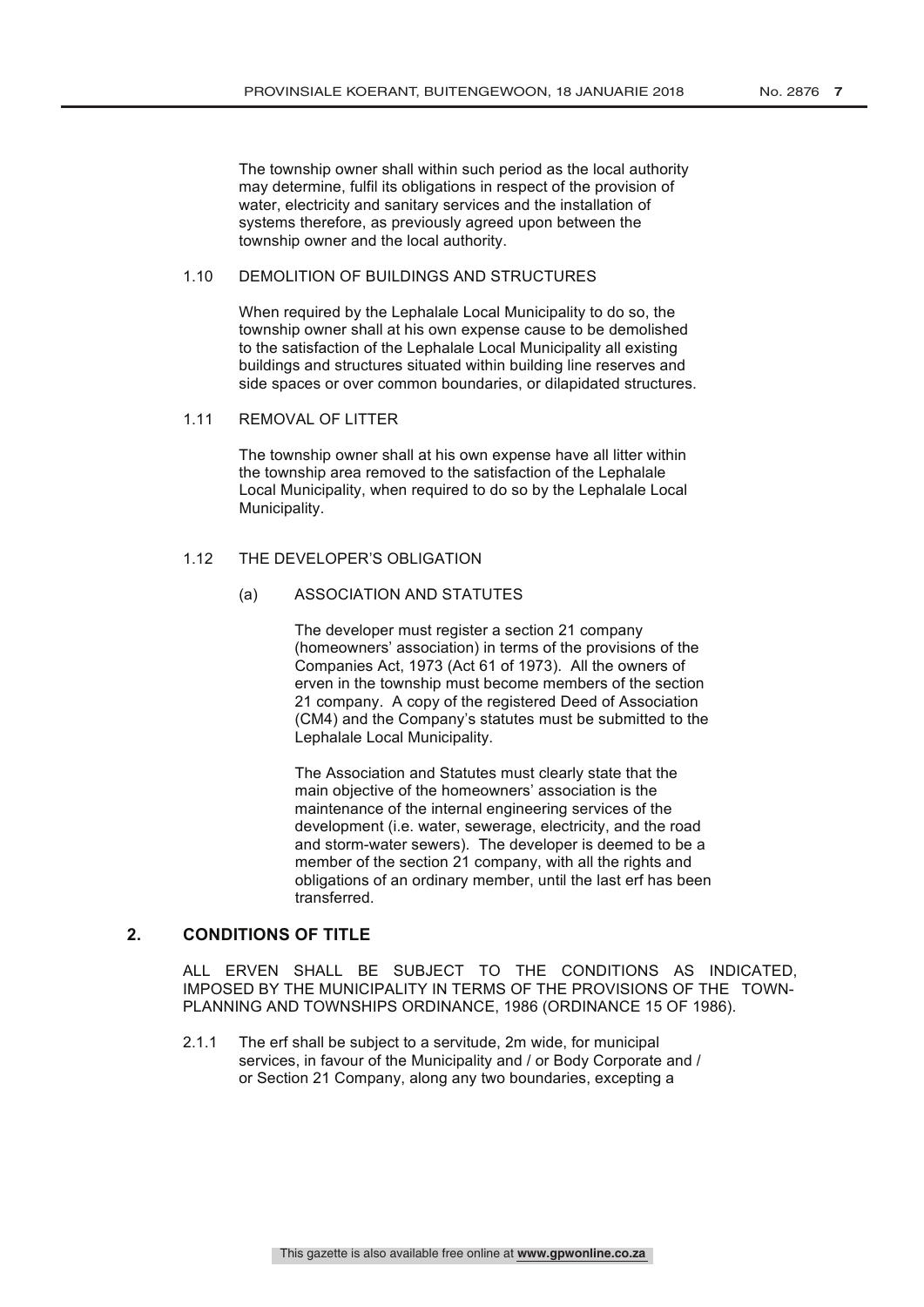street boundary and, in the case of a panhandle erf, an additional servitude for municipal purposes, 2m wide over the entrance portion of the erf, it and when required by the local authority: Provided that the local authority may waive any such servitude. deposit on the land adjoining the aforesaid servitude, any material it

- 2.1.2 No buildings or other structures may be erected within the aforesaid servitude area and no trees with large roots may be planted within the area of such servitude or within a distance of 2m from it.
- 2.1.3 The Lephalale Local Municipality shall be entitled to termporarily deposit on the land adjoining the aforesaid servitude, any material it excavated during the laying, maintenance or removal of such services and other works which in its discretion it regards necessary, and furthermore the Lephalale Local Municipality shall be entitled to reasonable access to the said property for the aforesaid purpose, subject to the provision that the Lephalale Local Municipality shall make good any damage caused during the laying, maintenance or removal of such services and other works.

# **PLAASLIKE BESTUURSKENNISGEWING**

# **LEPHALALE PLAASLIKE MUNISIPALITEIT**

# **VERKLARING VAN ELLISRAS UITBREIDING 120 AS 'N GOEDGEKEURDE DORP**

Ingevole van Artikel 103(1) van die Ordonnansie of Dorpsbeplanning en Dorpe, 1986 die dorp Ellisras Uitbreiding 120 'n goedgekeurde dorp is, onderhewig aan die volgende (Ordonnansie 15 van 1986), verklaar die Lephalale Plaaslike Munisipaliteit hiermee dat voorwaardes in die onderstaande skedule

# BYLAE

STAAT VAN VOORWAARDES WAAROP DIE AANSOEK GEDOEN DEUR G & T BOUPROJEKTE BK (HIERNA DIE AANSOEKDOENER GENOEM) INGEVOLGE DIE BEPALINGS VAN HOOFSTUK III VAN GEDEELTE C VAN DIE ORDONNANSIE OP רוה ר<sup>'</sup> STAAT VAN VOORWAARDES WAAROP DIE AANSOEK GEDOEN DEUR G & T DORPSBEPLANNING EN DORPE, 1986 (ORDONNANSIE 15 VAN 1986) OM TOESTEMMING OM 'N DORP TE STIG OP GEDEELTE 20 VAN DIE PLAAS ONVERWACHT NO 503-LQ, LIMPOPO PROVINSIE TOEGESTAAN IS.

STIGTINGS VOORWAARDES (VOORWAARDES WAT INGEVOLGE ARTIKEL 103 VAN ORDONNANSIE 15 VAN 1986 OP DIE GOEDGEKEURDE DORP VAN TOEPASSING order between the state of the state of the state of the state of the state of the state of the state of the state of the state of the state of the state of the state of the state of the state of the state of the state of TOESTEMMING OM 'N DORP TE STIG OP GEDEELTE 20 VAN DIE PLAAS

#### on 1.1 and 503-LQ, Latin No 503-LQ, Latin No 503-LQ, Latin No 503-LQ, Latin No 503-LQ, Latin No 503-LQ, Latin No 503-LQ, Latin No 503-LQ, Latin No 503-LQ, Latin No 503-LQ, Latin No 503-LQ, Latin No 503-LQ, Latin No 503-LQ, **1.1 NAAM**

Die Naam van die dorp is Ellisras Uitbreiding 120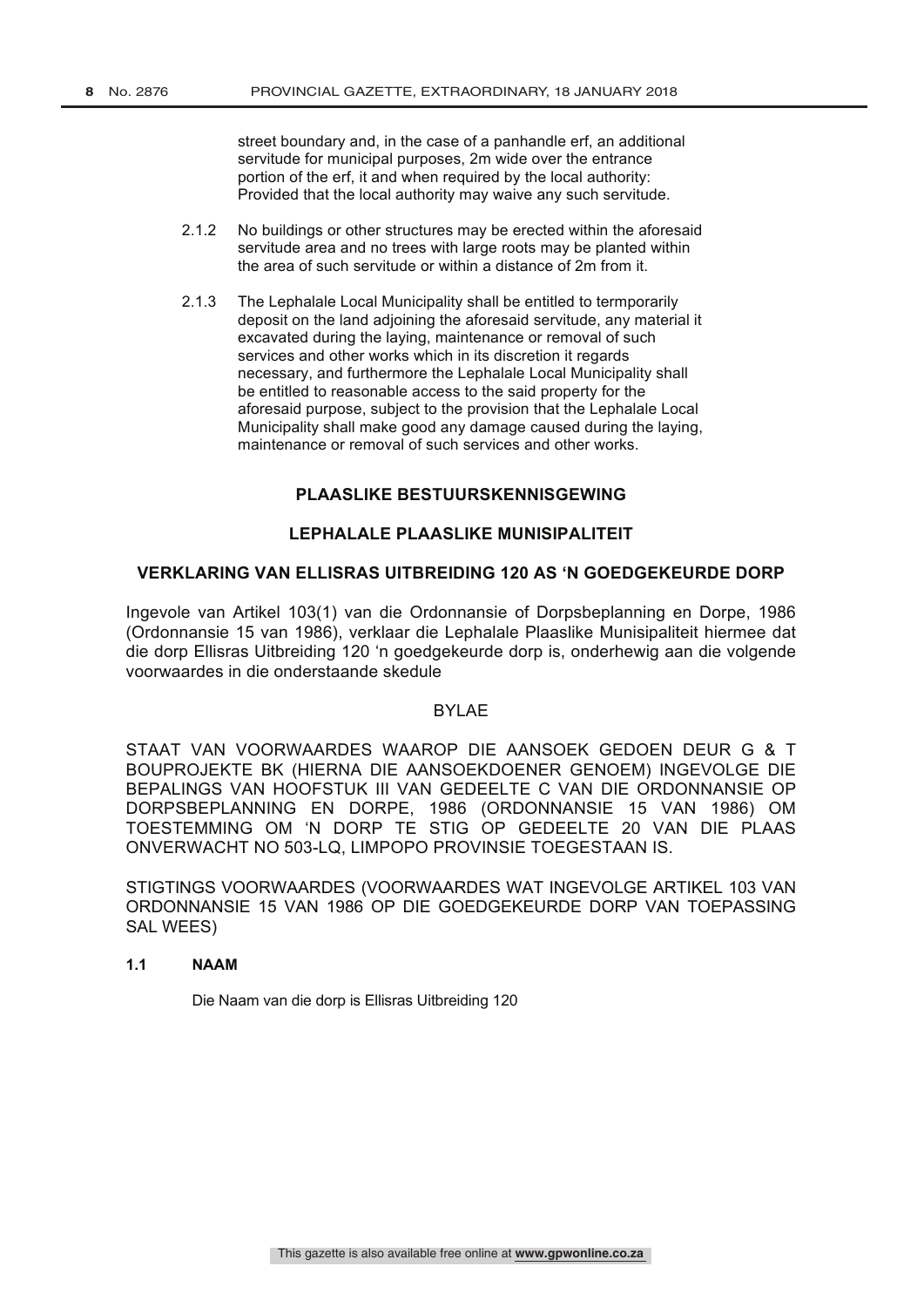# **1.2 ONTWERP**

Die dorp bestaan uit erwe en strate soos aangedui op die Algemene Plan LG Nr. 1913/2008

#### **1.3 BESKIKKING OOR BESTAANDE TITELVOORWAARDES**

Alle erwe moet onderworpe gemaak word aan die bestaande titelvoorwaardes en serwitute, as daar is, met inbegrip van die voorbehoud van die regte op minerale, maar uitgesonderd:

- 1.3.1 Die volgende voorwaardes wat nie aan die erwe in die dorp oorgedra moet word nie:
	- A. ONDERHEWIG aan die volgende voorwaardes:
		- (a) Dat alle regte op minerale op of onder die hierby getransporteerde grond vir die Staat voorbehou is.
		- (b) Dat, ten einde die status van die hierby getransporteerde grond as Staatsgrond vir die toepassing van die mineraalwette te behou, dit gevoeg is by die Tweede Bylae van die "Wet op die Ontginning van voorbehouden Mineralen, 1926". Ingeval van proklamasie van die grond by myndoeleindes of van toekenning van 'n mynverhuring kragtens die Goudwet, is die oppervlakte eienaar dus nie geregtig op eienaarsvoorbehoude of op die helfte van kleimlisensiegeld of mynhuurgeld nie.
		- (c) Dat, ten einde die Staat in die geleentheid te stel om sy regte op minerale uit te oefen, sy amptenare, geregtig sal wees om op die genoemde grond te gaan om te prospekteer en mynwerksaamhede te verrig. Dieselfde geleentheid moet toegestaan word aan ander persone aan wie die reg verleen is kragtens die mineraalwette om te prospekteer en mynwerk te doen.
		- (d) Dat die eienaar veplig om soveel van die oppervlakte van die hierby getransporteerde grond as wat na die mening van die Mynkommissaris rederlikerwyse nodig mag wees vir prospekteer of myndoeleindes, beskikbaar te stel onderworpe daaraan dat die eienaar 'n huurgeld ontvang wat by ontstentenis van ooreenkoms tussen die partye, deur arbitrasie bepaal sal word.
		- (e) Dat die eienaar geregtig is op vergoeding vir alle skade veroorsaak deur prospekteer- en mynwerksaamhede; die vergoeding sal by ontstentenis van ooreenkoms tussen die partye deur arbitrasie bepaal word.
		- (f) Dat die Staat te alle tye die reg het om op sodanige wyse en onder sodanige omstandighede as wat goedgedink word, damme en reservoirs op die hierby getransporteerde grond aan te lê en te maak, en om telegraaf-, telefoon, en kraglyne, paaie spoorweë, watervore, pyplyne kanale en riole in die belang van die publiek of van die eienaar,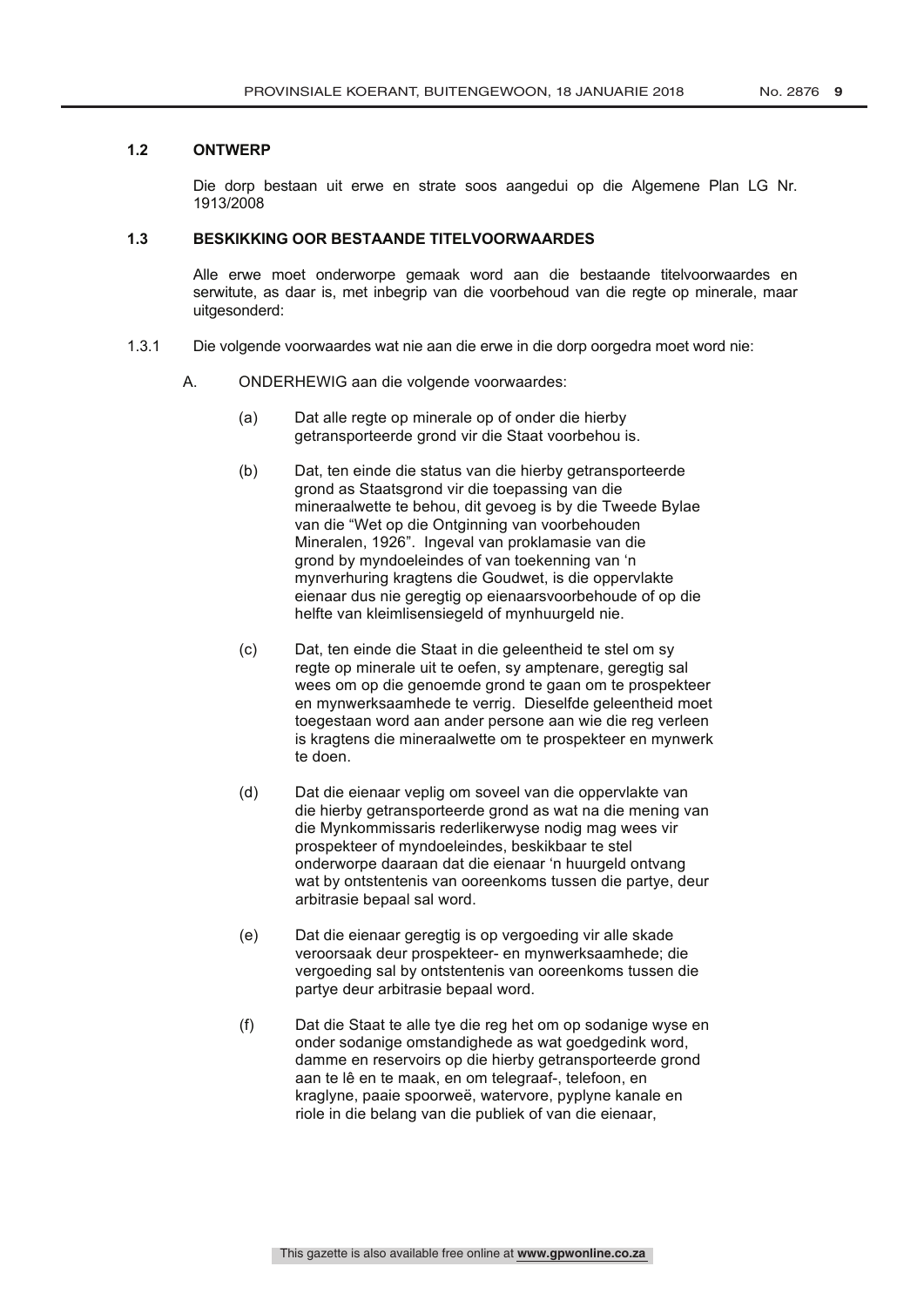huurder of okkupeerder van grond wat aan die eiendom grens of in die nabyheid daarvan geleë is op te rig, aan te lê en te maak, en om vir genoemde doeleindes materiaal van die hierby getransporteerde eiendom te neem teen betaling aan die eienaar van sodanige vergoeding vir skade wat werklik gely is, soos tussen die kontrakterende partye onderling ooreengekom mag word of by gebreke van sodanige ooreenkoms soos by arbitrasie op die wyse soos in die Arbitration Ordinance 1904 (Transvaal), bepaal, beslis mag word, vir die doel waarvan hierdie akte geag word 'n verwysing na sodanige arbitrasie te bevat, met dien verstande dat die skeidsregters teenoor die verlies of skade wat aan die eienaar berokken is, die onmiddellike of toekomstige voordeel kan stel wat hy sal of mag trek ten gevolge van die uitvoering van enigeen van die genoemde werke.

#### **1.4 TOEGANG**

Tensy die skriftelike toestemming van die Limpopo Pad Agentskap verkry is moet geen ingang vanaf Pad D1675 tot die dorp en geen uitgang tot Pad D1675 uit die dorp toegelaat word nie.

#### **1.5 OPRIGTING VAN 'N FISIESE VERSPERRING**

Die dorpseienaar moet op eie koste 'n heining oprig tot bevrediging van die wanneer deur hom verlang om dit te doen en die dorpseienaar moet sodanige heining ingang vanaf Pad D1675 tot die dorp en geen uitgang tot Pad D1675 uit die dorp in goeie toestand hou. Limpopo Pad Agentskap op die pad reserwe grens van Pad D1675 soos en

#### **1.6 ONTVANG EN VERSORGING VAN STORMWATER**

Mogol Rylaan en moet die stormwater wat van die pad afloop of afgelei word, ontvang en<br>versorg. Limpopo Pad Agentskap op die pad reserwe grens van Pad D1675 soos en Die dorpseienaar moet die stormwater dreinering van die dorp so reël dat dit inpas by

#### in goeie toestand hou.  **1.7 VERSKUIWING OF DIE VERVANGING VAN MUNISIPALE DIENSTE**

Indien dit as gevolg van die stigting van die dorp nodig word om enige bestaande dorpseien aar moet die stormwater die stormwater dreinering van die dorp so reël dat die dorp so reël dat dit i munisipale dienste te verskuif of te vervang, moet die koste daarvan deur die dorpseienaar gedra word.

#### versorg. **1.8 VERSKUIWING VAN TELKOM DIENSTE**

Indien dit as gevolg van die stigting van die dorp nodig word om enige bestaande Telkom Indien dit as gevolg van die stigting van die dorp nodig word om enige bestaande om enige bestaande bestaande dienste te verskuif of te vervang, moet die koste daarvan deur die dorpseienaar gedra word.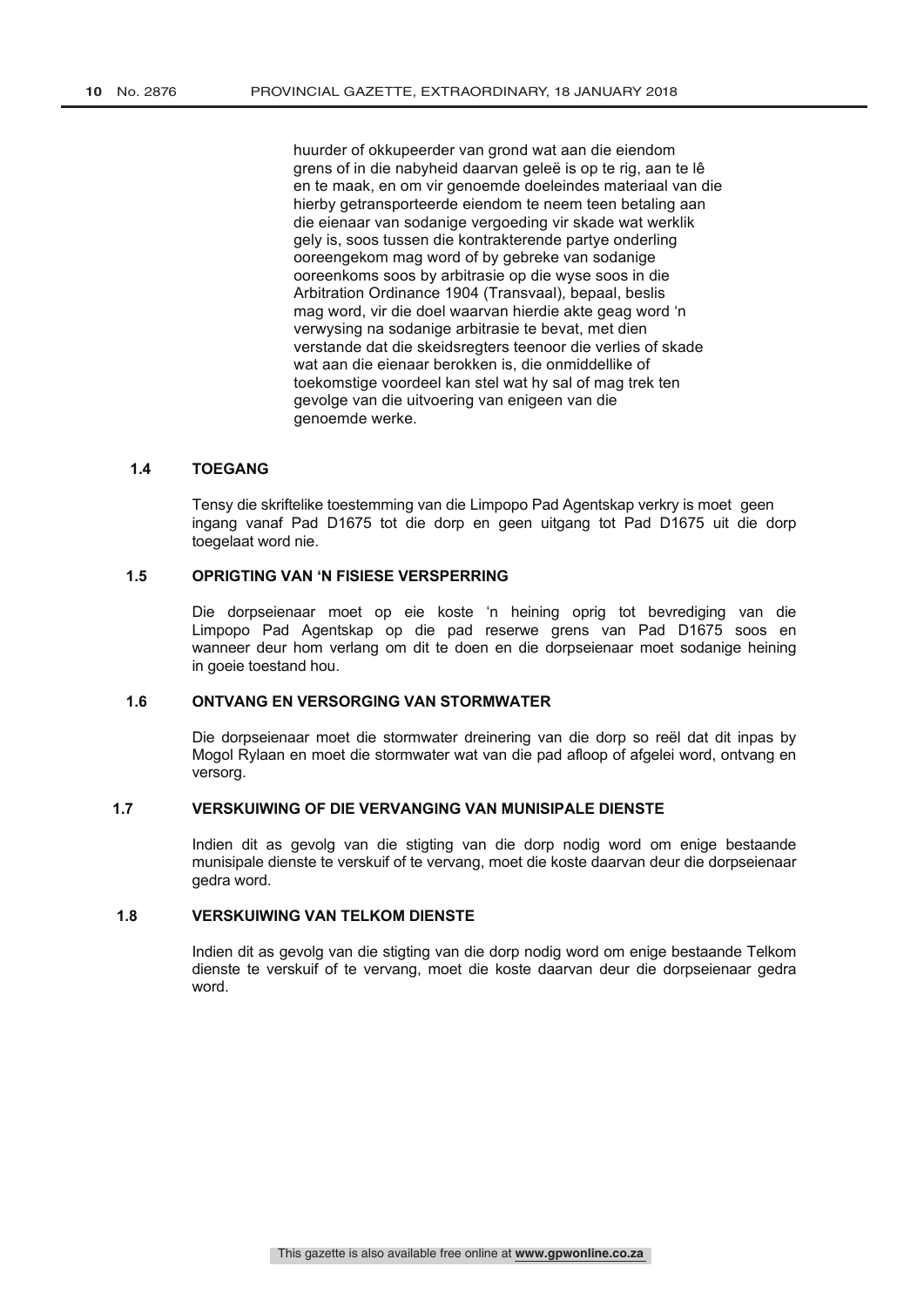# 1.9 **Die installering van Stelse van Noodsaaklike dienste**lsels oor van die dorpeien oor

Die dorpseienaar moet binne sodanige tydperk as wat die plaaslike bestuur mag bepaal, veprligtinge met betrekking tot die voorsiening van water, elektrisiteit en sanitêre dienste en **1.10 SLOPING VAN GEBOUE EN STRUKTURE** die installering van stelsels daarvoor, soos vooraf ooreengekom tussen die dorpeienaar en die plaaslike bestuur, nakom. Wanneer vereis die Lephalale Plaaslike Munisipaliteit moet die dorpseien van die

Die dorpseienaar moet binne sodanige tydperk as wat die plaaslike bestuur mag bepaal,

### **1.10 SLOPING VAN GEBOUE EN STRUKTURE**

Wanneer vereis deur die Lephalale Plaaslike Munisipaliteit moet die dorpseienaar op eie koste alle bestaande geboue en strukture wat binne boulynreserwes, kantruimtes of oor gemeenskaplike grense geleë is, laat sloop tot bevrediging van die Lephalale Plaaslike Munisipaliteit. Die dorpseien aan moet op eie koste alle Rommel binne die dorpsgebied laat verwyser tot door s

# 1.11 **VERWYDERING VAN ROMMEL**

Die dorpseienaar moet op eie koste alle Rommel binne die dorpsgebied laat verwyser tot bevrediging van die Lephalale Plaaslike Munisipaliteit wanneer die Lephalale Plaaslike Munisipaliteit dit vereis.

### **1.12 VERPLIGTING VAN DIE DORPSONTWIKKELAAR**

#### (a) ASSOSIASIE EN STATUTE

Die dorpseienaar moet 'n Artikel 21 Maatskappy (Huis Eienaars Vereniging) in terme eienaars van erwe in die dorp moet lede word van die Artikel 21 Maatskappy. *'*n Kopie die Lephalale Plaaslike Munisipaliteit ingedien word. Die Assosiasie en Statute moet duidelik bepaal wat die hoof doelwit van die Huis Eienaars Vereniging is met betrekking duidelik bepaal wat die hoof doelwit van die Huis Eienaars Vereniging is met betrekking<br>tot die instandhouding van die interne ingenieurs dienste van die ontwikkeling (te wete water, riool, elektrisiteit en die interne paaie en stormwater). Die ontwikkelaar sal 'n lid water, riool, elektrisiteit en die interne paaie en stormwater). Die ontwikkelaar sal 'n lid<br>van die Artikel 21 Maatskappy wees met al die regte verantwoordelikhede van 'n normale lid tot tyd en wyl die laaste erf in die dorp oorgedra is. van die voorwaardes van die Maatskappye Wet, 1973 (Wet 61 van 1973). Alle van die geregistreerde Akte van Assosiasie (CM4) en die Maatskappy Statute moet by

#### water, riool, elektrisiteit en die interne paaie en stormwater). Die ontwikkelaar sal 'n lid **2. TITELVOORWAARDES:**

DIE ERWE IS ONDERWORPE AAN DIE VOLGENDE VOORWAARDE SOOS AANGEDUI, OPGELê DEUR DIE LEPHALALE PLAASLIKE MUNISIPALITEIT INGEVOLGE DIE BEPALINGS VAN DIE ORDONNANSIE OP DORPSBPELANNING EN DORPE, 1986 (ORDONNANSIE 15 VAN 1986).

2.1.1 Die erf is onderworpe aan 'n serwituut, 2 meter breed, vir munisipale dienste (water/riool/elektrisiteit/stormwater) (hierna "die dienste genoem), ten gunste van die meter breed, oor die toegansgedeelte van die erf, indien en wanneer die plaaslike bestuur dit verlang: Met dien verstande dat die plaaslike bestuur van enige sodanige serwituut mag Lephalale Plaaslike Munisipaliteit langs enige twee grense, uitgesondered 'n straatgrens Lephalale Plaaslike Munisipaliteit langs enige twee grense, uitgesondered 'n straatgrens en, in die geval van 'n pypsteelerf, 'n addisonele serwituut vir munisipale doeleindes, 2 afsien.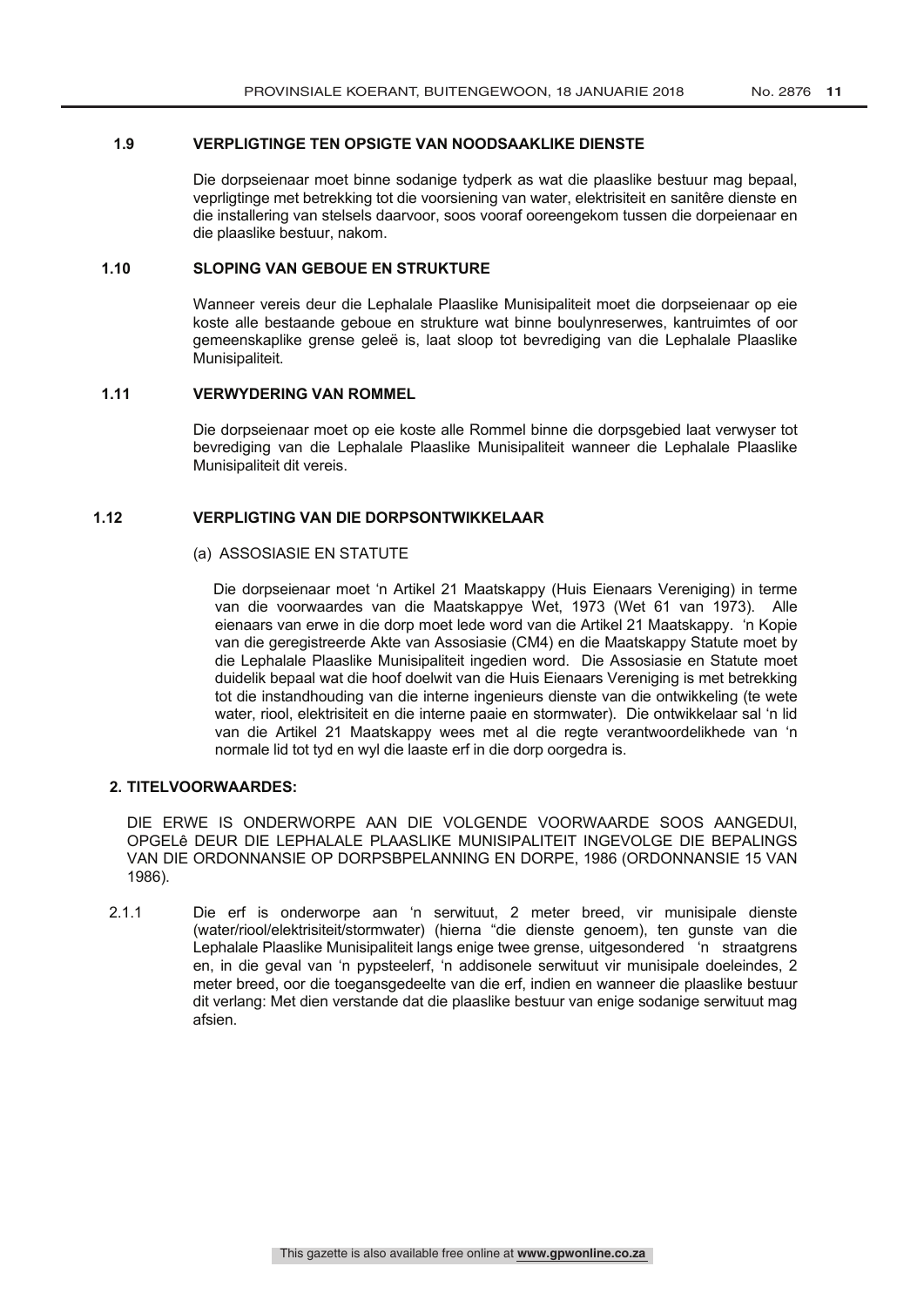- 2.1.2 Geen gebou of ander struktuur mag binne die serwituut gebied opgerig word njie en geen grootwortelbome mag binne die gebied van sodanige serwituut of binne 'n afstand van 2m daarvan geplant word nie.
- 2.1.3 Die Lephalale Plaaslike Munisipaliteit is daarop geregtig om enige materiaal wat deur hom uitgegrawe word tydens die aanleg, onderhoud of verwydering van sodanige dienste en ander werke wat hy na goeddunke noodsaaklik ag, tydelik te plaas op grond wat aan die voornoemde serwituut grens, en voorts is die Lephalale Plaaslike Munisipaliteit geregitg op redelike toegang tot genoemde grond vir die voornoemde doel, onderworpe daaraan dat die Lephalale Plaaslike Munisipaliteit enige skade vergoed wat gedurende die aanleg, onderhoud of verwydering van sodanige dienste en ander werke veroorsaak word.

**EM TUKAKGOMO MUNISIPALE BESTUURDER**

**BURGERSENTRUM PRIVAATSAK X 136; LEPHALALE, 0555**

**DATUM : 12 JANUARIE 2018 KENNISGEWINGNOMMER : A07/2017-2018 VERWYSINGSNOMMER : 15/5/131**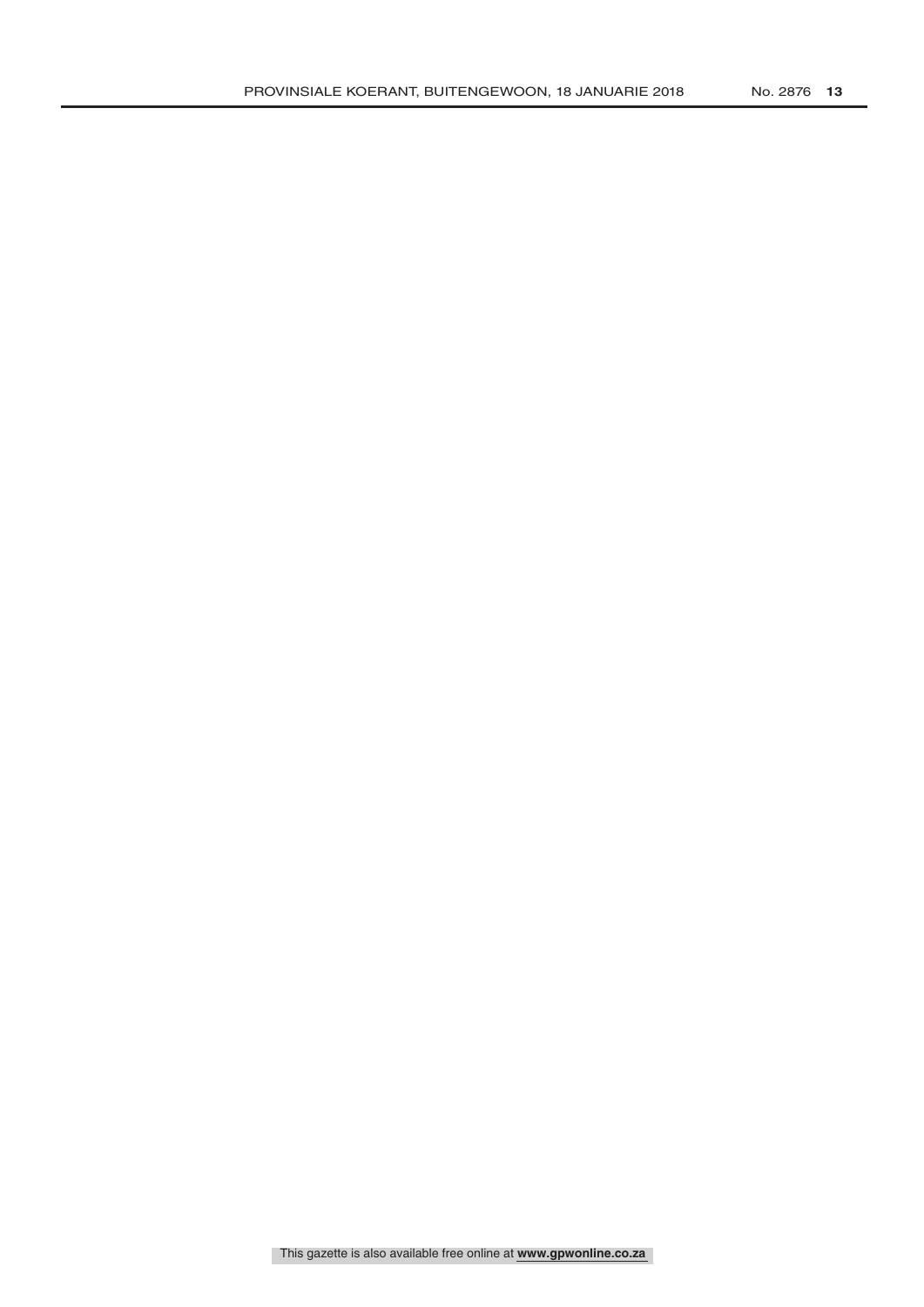This gazette is also available free online at **www.gpwonline.co.za**